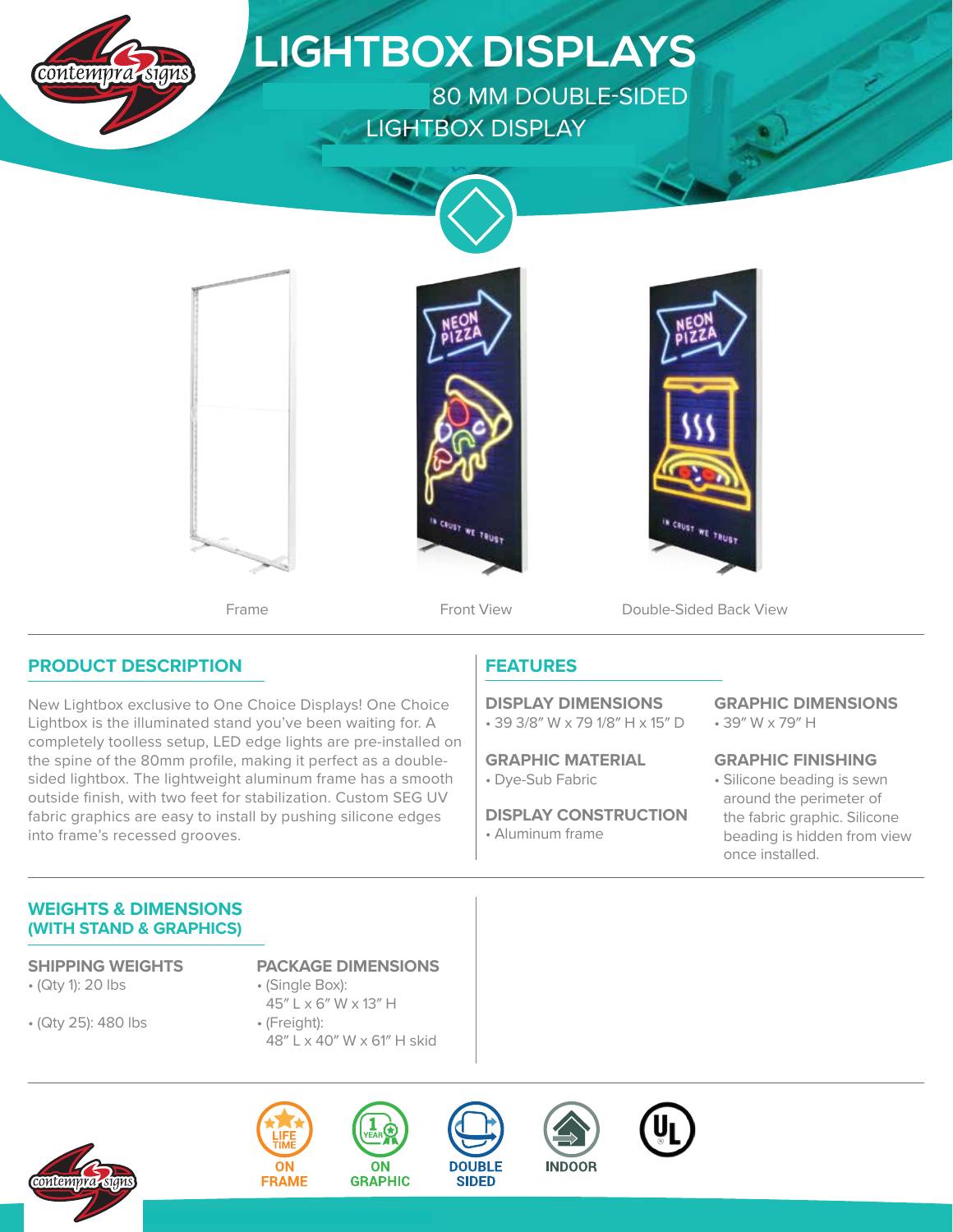

# **LIGHTBOX DISPLAYS**

80 MM DOUBLE-SIDED LIGHTBOX DISPLAY



## **LED FEATURES**



| <b>LED STRIP FEATURES</b> |  |  |  |  |
|---------------------------|--|--|--|--|
|---------------------------|--|--|--|--|

#### **LED STRIP LENGTH**

- 940mm / pc
- 4 pcs total each Lightbox frame piece

#### **EACH LIGHT BEAD**

- 1.2 W
- 120 Lumen
- 1.1 W, 24 V

#### **LED SIZE**

- 940 x 18.2 x 12mm
- 21 Light Beads

 $\cdot$  < 1.1 M **BEST LIGHTING AREA**

## **TRANSFORMER FEATURES**

• 100 / 120V **INPUT (AC)**

• 4.16A **ELECTRIC CURRENT** • 24V **OUTPUT (DC)**

• 100W **POWER**

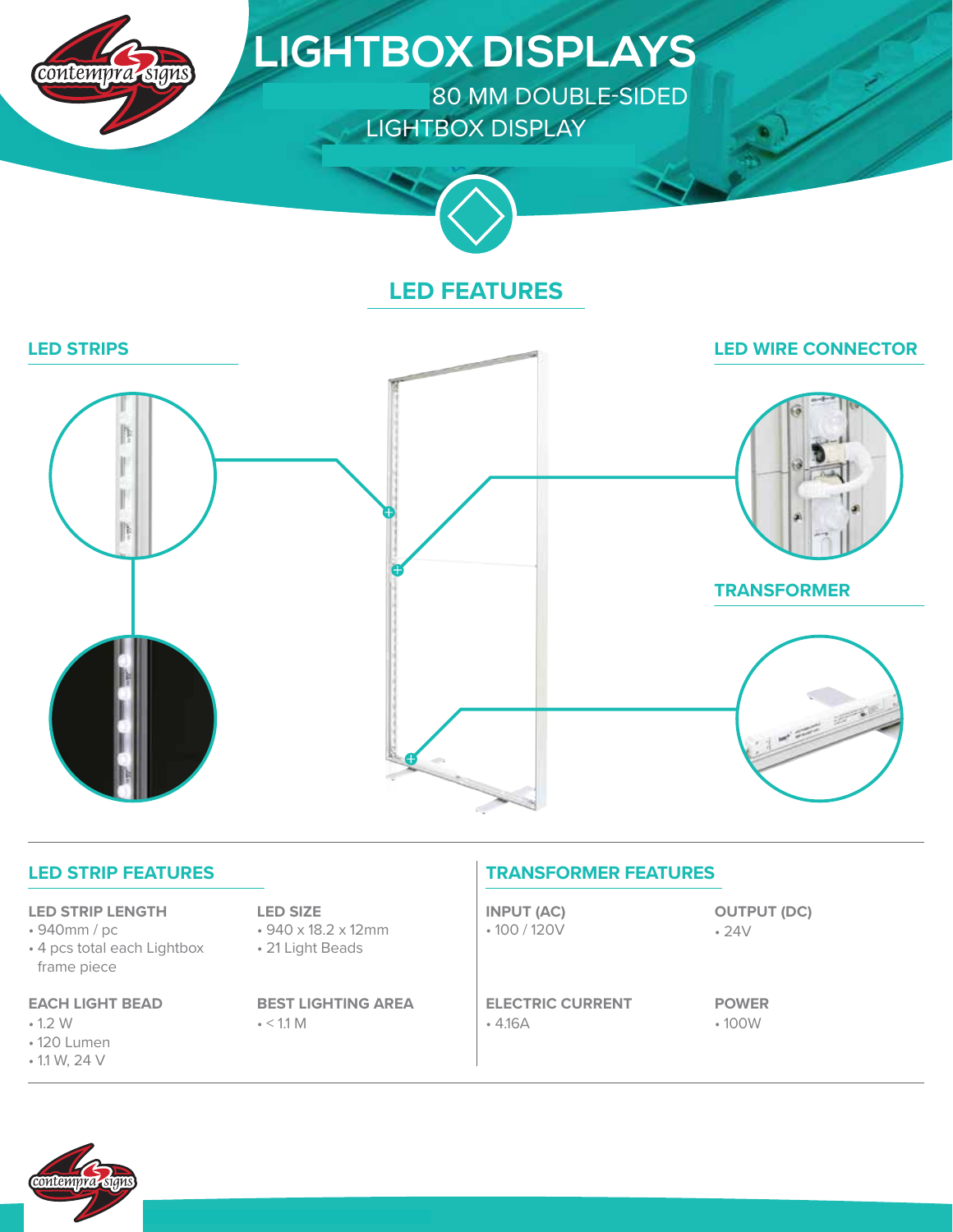